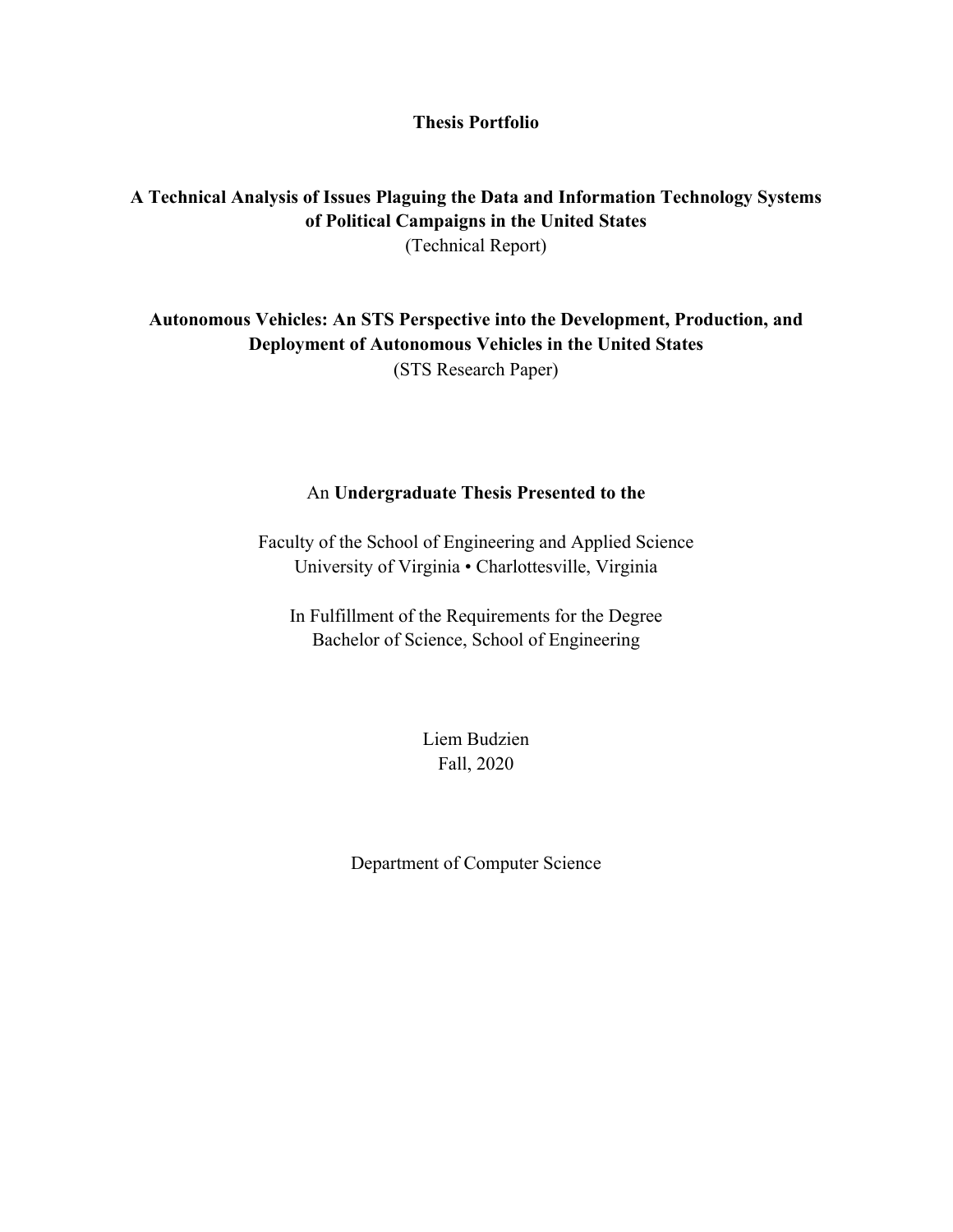# **Table of Contents**

| A Technical Analysis of Issues Plaguing the Data and Information Technology Systems of   |  |
|------------------------------------------------------------------------------------------|--|
|                                                                                          |  |
| Autonomous Vehicles: An STS Perspective into the Development, Production, and Deployment |  |
|                                                                                          |  |
|                                                                                          |  |
|                                                                                          |  |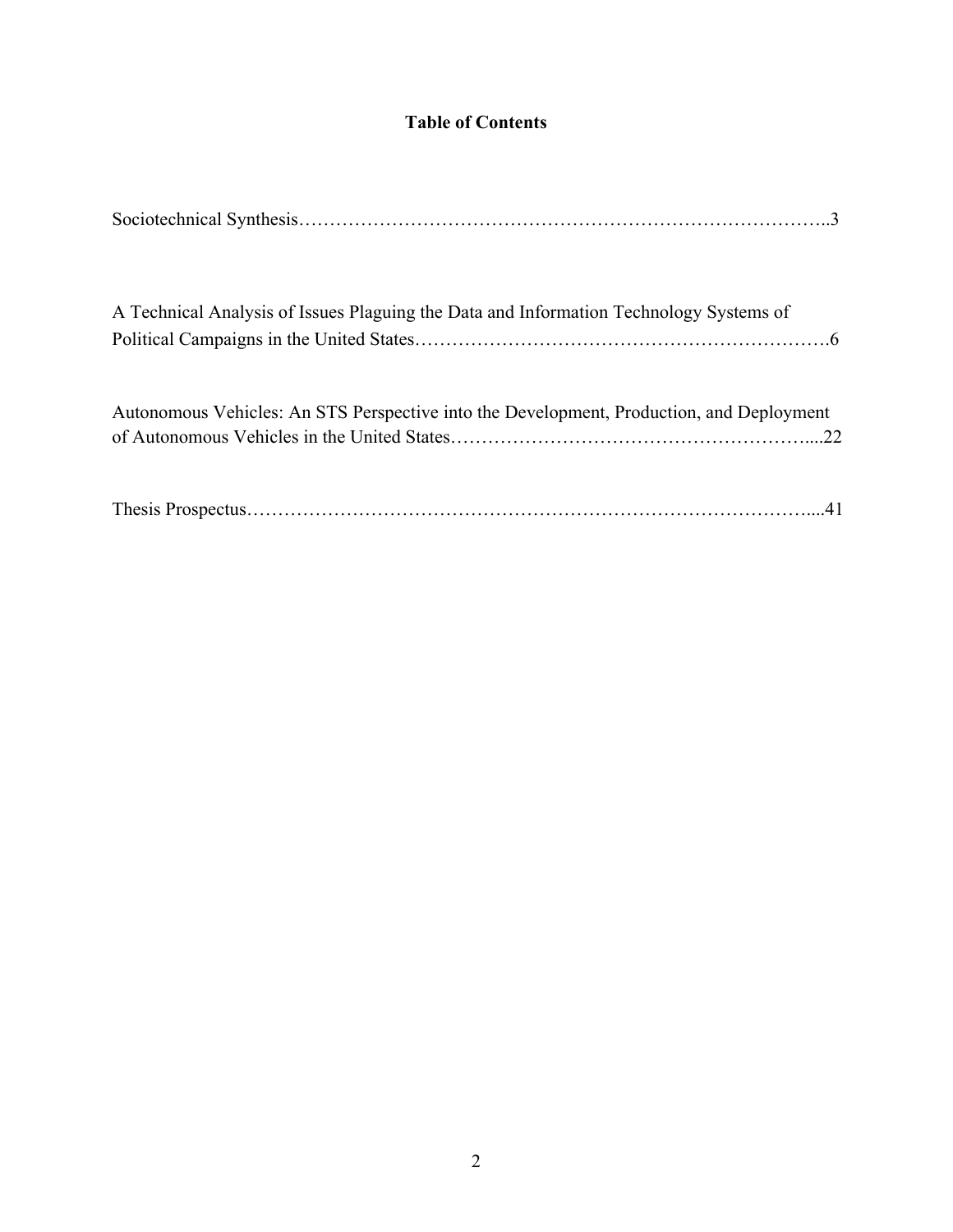#### **Sociotechnical Synthesis**

For my STS research project and technical research project, I chose to investigate two different topics. As I conducted my technical project research primarily during the Fall 2020 semester, I chose to pursue a separate topic of interest for my STS project, which I began during the Spring 2020 semester. While the STS research project investigated the development and deployment of autonomous vehicles within society, the technical research project analyzed the current state of information technology infrastructure used within political campaigns. My primary motivation for choosing autonomous vehicles as the STS research topic was the ability of STS frameworks to provide further insight into a traditionally highly technical topic. While an emerging technology from the computer science and engineering fields, autonomous vehicles also present many interesting social and political debates. What originally piqued my interest in autonomous vehicles is the disparity between public trust of autonomous vehicles and statistics showing that they are at least marginally safer than human-driven cars. I believed STS frameworks would be able to explain this disparity and serve as a useful analytical tool to describe the vignette between positivist and constructivist models of thinking. In other words, I planned to use STS frameworks to explain the difference between the typical engineering mindset trusting that the technology is safer and the societal mindset of general distrust toward the technology. Thus, the purpose of my STS research paper is to provide insight into what factors affect society's trust in the emerging technology of autonomous vehicles and predict what the most successful strategy for the future would be.

In my STS research, I employed several frameworks to analyze the development of autonomous vehicles. One framework that stood out in particular was the sociology of science, which is the theory of how facts are socially constructed concepts, not purely scientific

3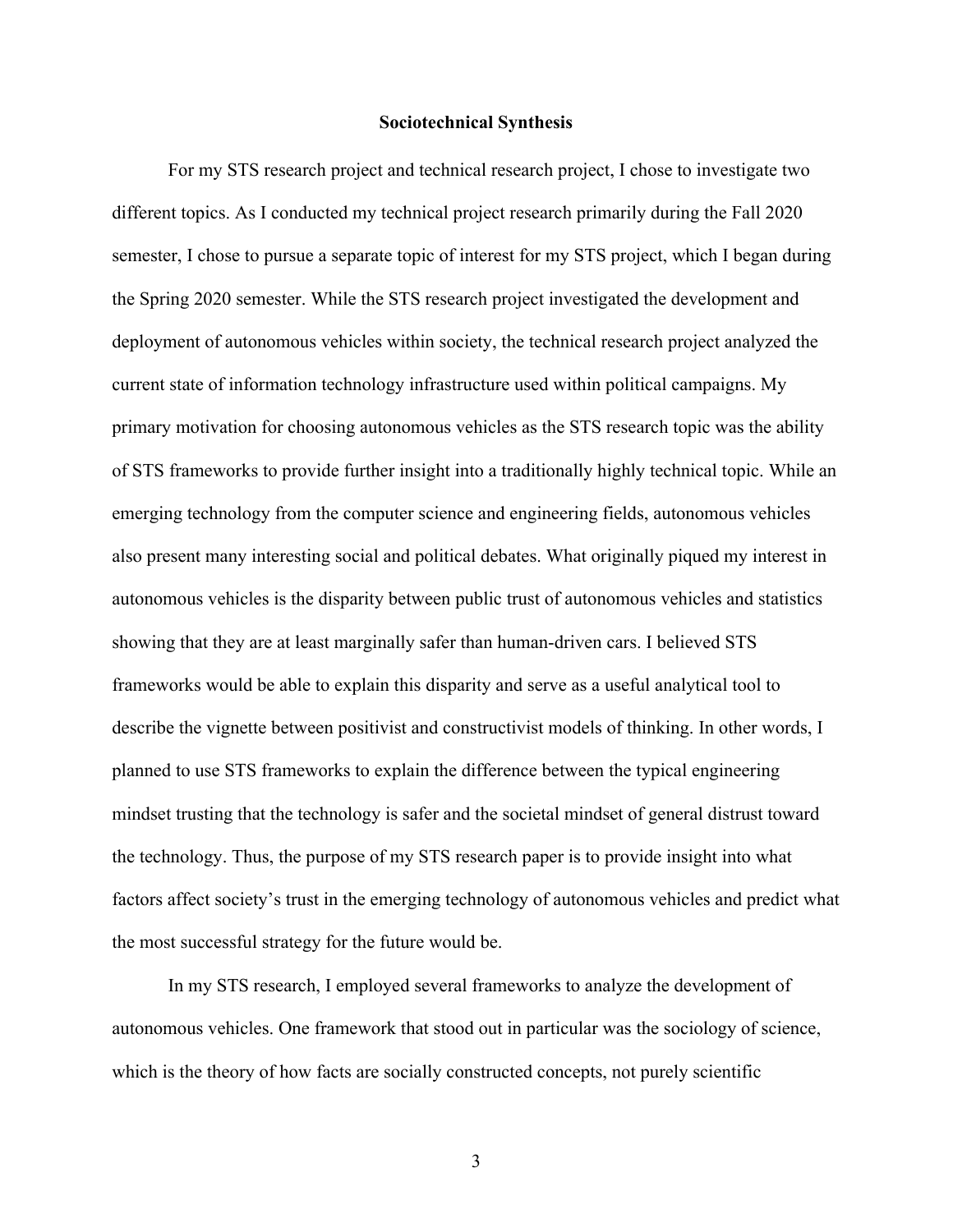statements. I found that the concept of safety is socially constructed—pure statistics from engineers are not enough to influence the way general members of society rationalize. Instead, autonomous vehicles and the technology powering them should be slowly introduced over time in order to build user trust. For example, automatic emergency braking and lane-keeping assist are common features in modern cars, which have built trust over time by demonstrating their effectiveness to users in the real world. As these technologies slowly expand and advance, autonomous driving will be reached through stepping stones, not a single leap. In addition, I found that a multitude of sociotechnical actors influence the development of autonomous vehicles. Besides the manufacturers themselves, a network of actors including regulatory boards, drivers, pedestrians, and American car culture have contributed to the specific way autonomous vehicles developed. In my technical research, I concluded that centralization of infrastructure is the key to robust, secure, and effective campaign technology. For applications such as online fundraising, data analytics, and data storage, centralized infrastructure improves security and the pooling of data improves accuracy and the depth of analytics that can be generated. As modern campaigns move into the 21st century and respond to the transition to online platforms, campaigning in the midst of a pandemic, and low-propensity voters, maintaining updated, efficient, and flexible infrastructure is paramount.

After completing both research projects, I am satisfied with my decision to pursue two separate topics. While campaign technology infrastructure certainly has important societal implications and autonomous vehicles are an interesting technical topic, the opportunity to research two separate topics in depth allowed me to learn more than if I had only chosen a single topic. As someone who's interested in politics and was vaguely familiar with the topic before the research began, learning about the technical aspects of campaigns has led me to appreciate the

4